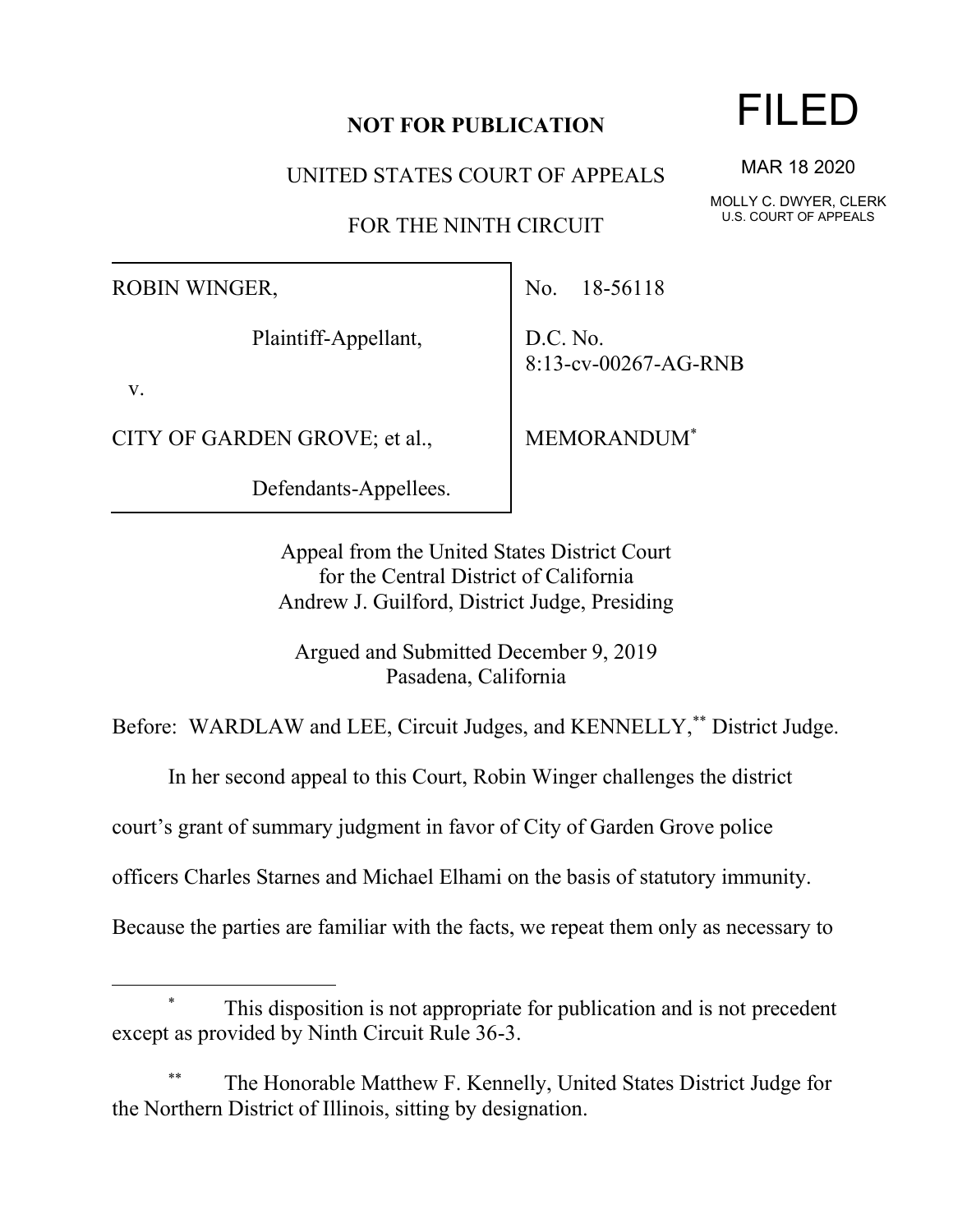explain our reasoning. For the reasons stated below, we reverse and remand.

We review *de novo* a grant of summary judgment. *Rojas v. FAA*, 941 F.3d 392, 402 (9th Cir. 2019). "We view the evidence in the light most favorable to the nonmoving party, determine whether there are any genuine issues of material fact, and decide whether the district court correctly applied the relevant substantive law." *Id.* (alteration, citation, and internal quotation marks omitted).

### I

The initial issue in this case is whether, under California law, a law enforcement officer owes a duty of reasonable care to an arrestee in his custody who needs immediate medical attention. *See Davidson v. City of Westminster*, 32 Cal. 3d 197, 201–02, 649 P.2d 894, 896 (1982) (courts address legal duty before addressing statutory immunity). When, as here, we confront a state law issue without precedent from the state's highest court, we

"predict how the state high court would resolve it" by, among other things, looking for guidance to decisions by the state's intermediate appellate courts. *Giles v. Gen. Motors Acceptance Corp.*, 494 F.3d 865, 872 (9th Cir. 2007) . Although no California court has squarely decided the issue presented by this case, the California Supreme Court has stated that a law enforcement officer has a duty of care when his conduct, "in a situation of dependency, results in detrimental reliance on him for protection." *Williams v. State of California*, 34 Cal. 3d 18, 25,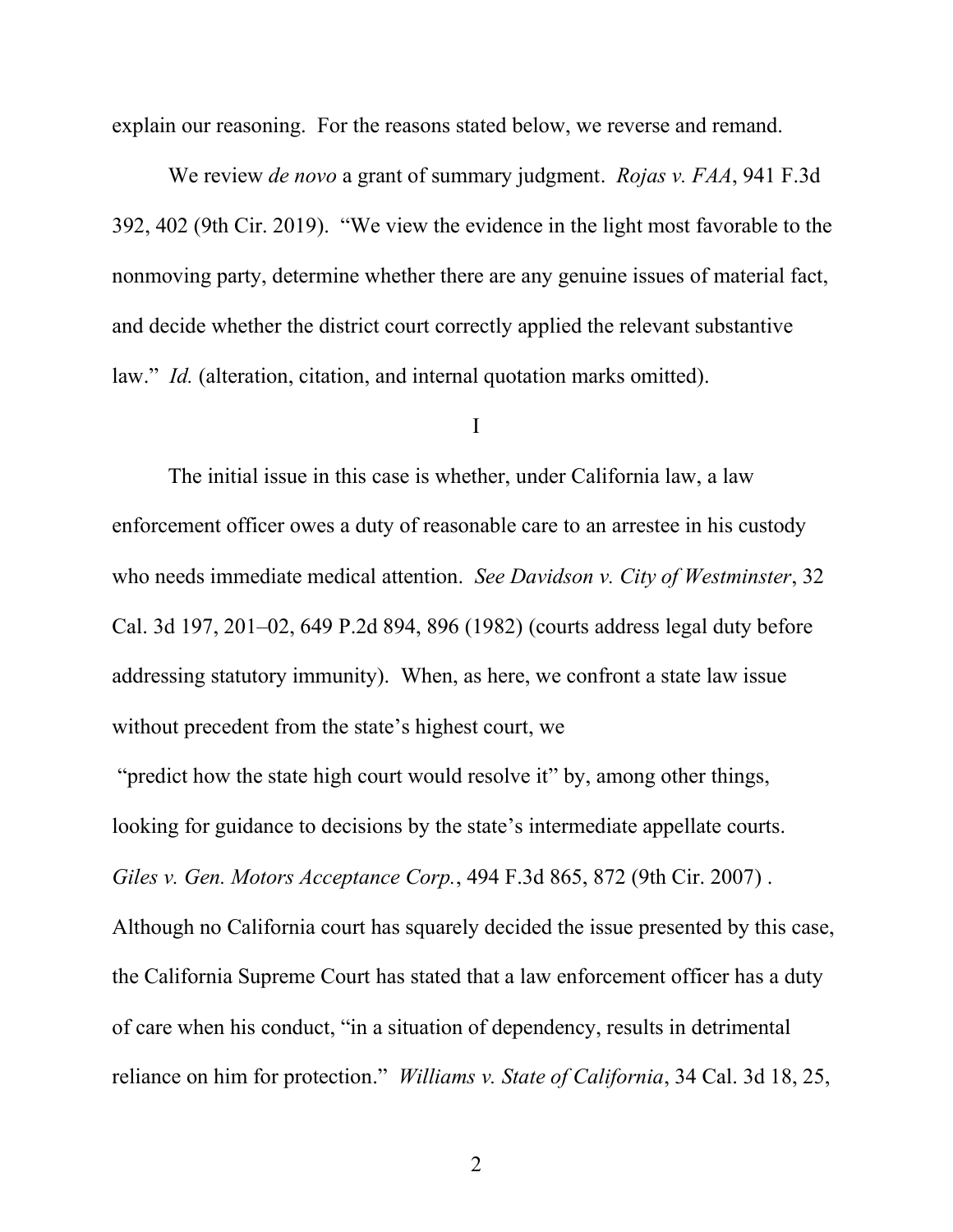664 P.2d 137, 141 (1983); *see also Lugtu v. California Highway Patrol*, 26 Cal. 4th 703, 718, 28 P.3d 249, 257 (2001) ("[A] law enforcement officer has a duty to exercise reasonable care for the safety of those persons whom the officer stops, and . . . this duty includes the obligation not to expose such persons to an unreasonable risk of injury by third parties.").

In an analogous case, a California intermediate appellate court concluded that a jailer owes a duty of care to a prisoner who needs immediate medical attention. *Giraldo v. Dep't of Corr. & Rehab.*, 168 Cal. App. 4th 231, 250, 85 Cal. Rptr. 3d 371, 386 (2011). The reasoning employed by the court in *Giraldo* and the general principles just referenced persuade us that the California Supreme Court would hold that a law enforcement officer owes a duty of care to an arrestee in his custody who needs immediate medical care. In *Giraldo*, the court found that a jailer owes a duty of care to a prisoner because it is foreseeable that a prisoner suffering from a medical emergency "may be at risk of harm," and because a prisoner in need of medical attention is vulnerable and dependent upon the jailer, who controls the prisoner's ability to seek medical care. *Id.* A similar relationship exists between a law enforcement officer and an arrestee in his custody in need of immediate medical attention.

Our conclusion that the California Supreme Court likely would apply the reasoning of *Giraldo* to this case is buttressed by the California Supreme Court's

3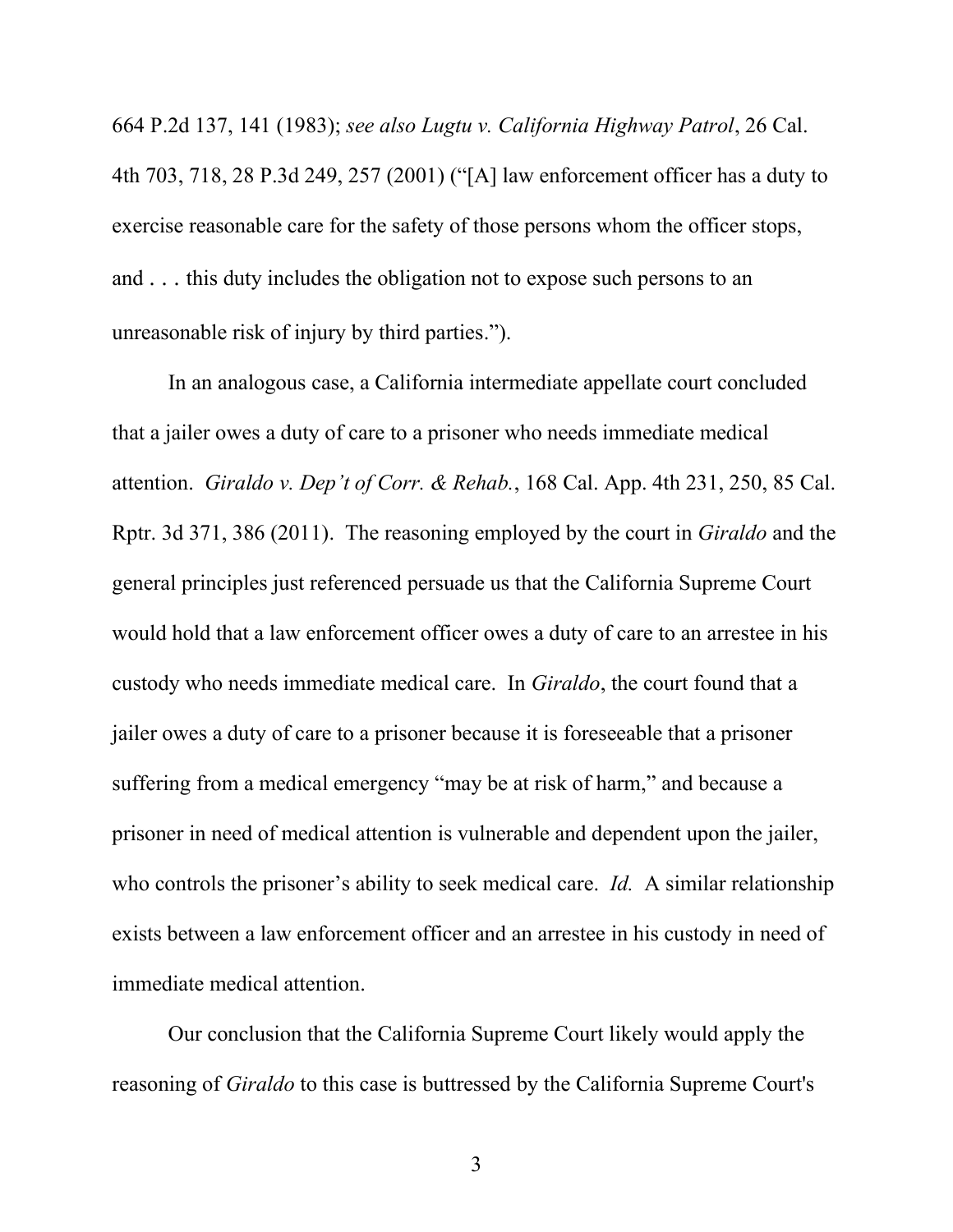later reliance on *Giraldo* to state that "[a] typical setting for the recognition of a special relationship is where the plaintiff is particularly vulnerable and dependent upon the defendant who, correspondingly, has some control over the plaintiff's welfare," *Regents of Univ. of California v. Superior Court*, 4 Cal. 5th 607, 621, 413 P.3d 656, 665 (2018) (alteration and internal quotation marks omitted) (quoting *Giraldo*, 168 Cal.App.4th at 245-246, 85 Cal.Rptr.3d at 382). Therefore, we conclude that the California Supreme Court would conclude that a law enforcement officer owes a duty of reasonable care to an arrestee in his custody who needs immediate medical attention.

# II

The district court erred in finding that Elhami and Starnes were entitled to immunity under California Government Code § 845.6. Because Winger was not "a prisoner in [their] custody" as state law defines that term, Elhami and Starnes are not eligible for immunity under Section 845.6. *See* Cal. Gov't Code §§ 845.6, 844; *Fearon v. Dep't of Corr.*, 162 Cal. App. 3d 1254, 1256, 209 Cal. Rptr. 309, 311 (1984); *Larson v. City of Oakland*, 17 Cal. App. 3d 91, 97, 94 Cal. Rptr. 466, 470 (1971).

#### III

Viewing the evidence in the light most favorable to Winger, there is a genuine factual dispute regarding whether Elhami and Starnes breached the duty of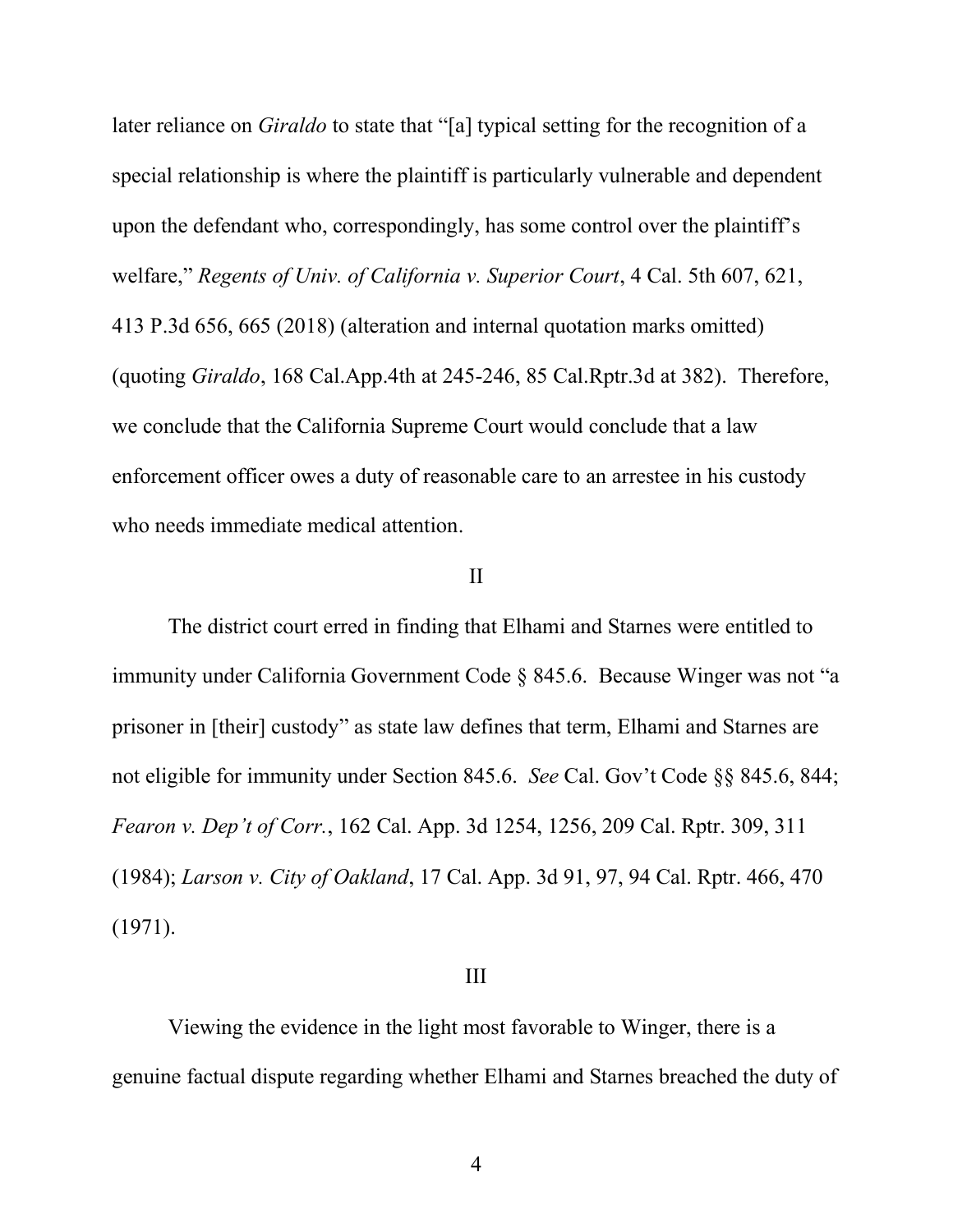reasonable care they owed to Winger by failing to take her to the hospital after they arrested her. The issue of breach is a factual determination based on "the totality of the circumstances." *See Hernandez v. City of Pomona*, 46 Cal. 4th 501, 514, 207 P.3d 506, 515 (2009); *see also Vasilenko v. Grace Family Church*, 3 Cal. 5th 1077, 1084, 404 P.3d 1196, 1199 (2017).

#### A.

There is a genuine factual dispute regarding whether Elhami and Starnes should have recognized that Winger needed immediate medical care and thus whether they acted unreasonably by taking her to the police lockup instead of to a hospital. Winger was unable to spell her first name, recall her last name, or provide coherent answers to basic questions such as where she lived, what the time was, and when she last ate. She repeatedly told Elhami that she did not feel well, and that she recently had spent time in the hospital, which Elhami conveyed to Starnes. She placed her hand near her chest when Elhami first approached her, which, he testified, indicated to him that "there was something possibly internally wrong with her"; within one minute of encountering Winger, he reported to a police dispatcher than she complained of "pains to the chest." Both officers had completed training on how to recognize the symptoms of a stroke, and a doctor who treated Winger testified that her inability to state her last name was not a typical sign of intoxication but rather a stroke symptom that should have been

5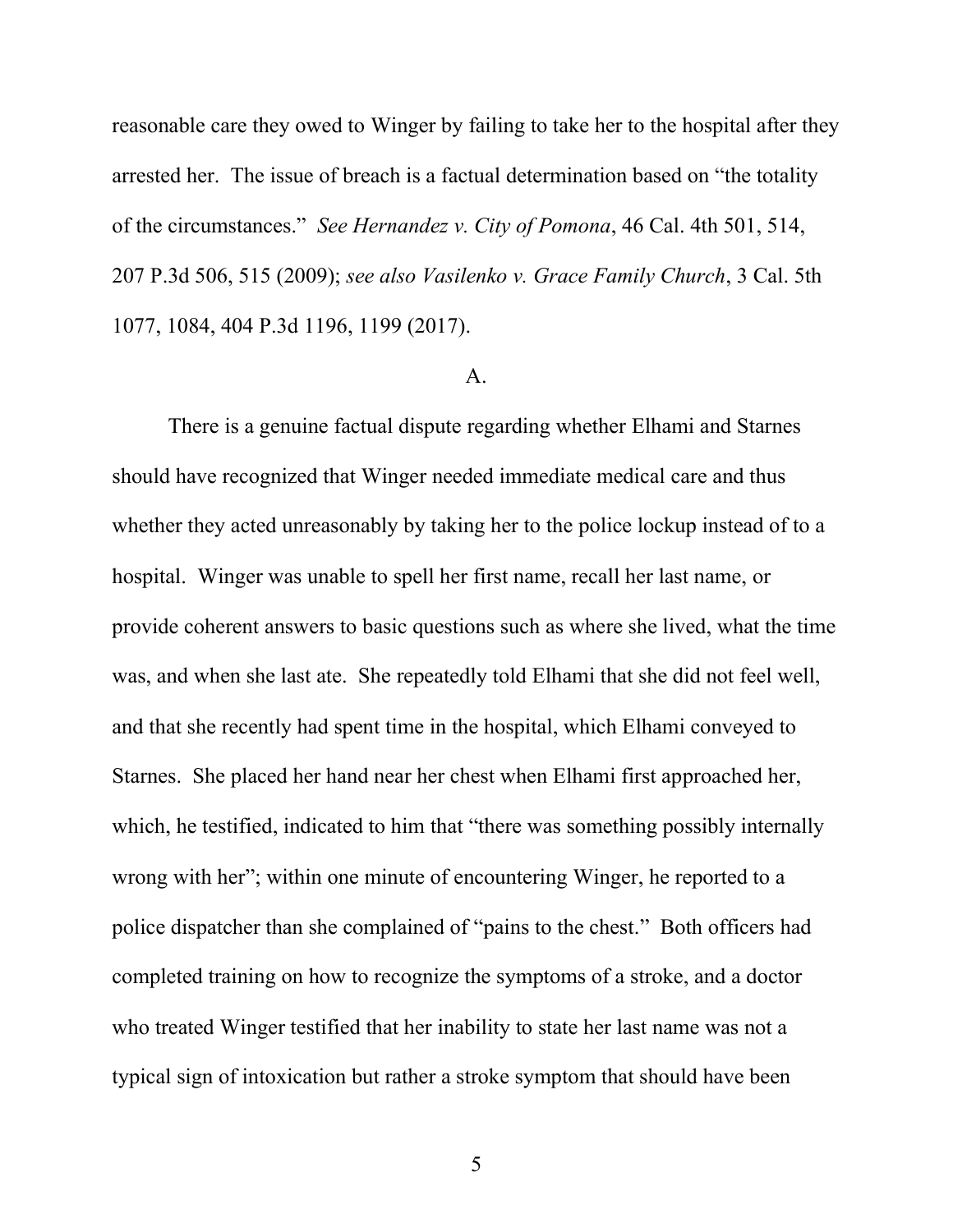recognizable to someone trained in stroke detection.

Further, there is a genuine factual dispute regarding whether Winger exhibited facial drooping, a common symptom of a stroke. Starnes and Elhami both testified that Winger's eyelids looked "droopy," although she exhibited no facial asymmetry; Starnes circled the words "[d]roopy eyelids" on a police report entitled "drug influence report"; Winger's daughter testified that Winger's face showed drooping on the left side when she pulled over the car, and when she spoke to the paramedics; and Winger's boyfriend testified that "one side of her face looked droopy" when he picked her up at the jail.

Viewed in the light most favorable to Winger, a reasonable jury considering this evidence could find that the officers should have recognized that she needed immediate medical care and that they acted unreasonably by declining to take her to a hospital.

#### B.

A reasonable jury also could find that Winger was not capable of refusing medical care, that Elhami and Starnes should have recognized her incapacity, and that as a result they were negligent in taking her to a lockup instead of to a hospital even though she refused medical care. The jury could base this finding on Winger's incoherent and confused answers to questions before, and after the paramedics examined her. Additionally, a retired deputy chief of police testified

6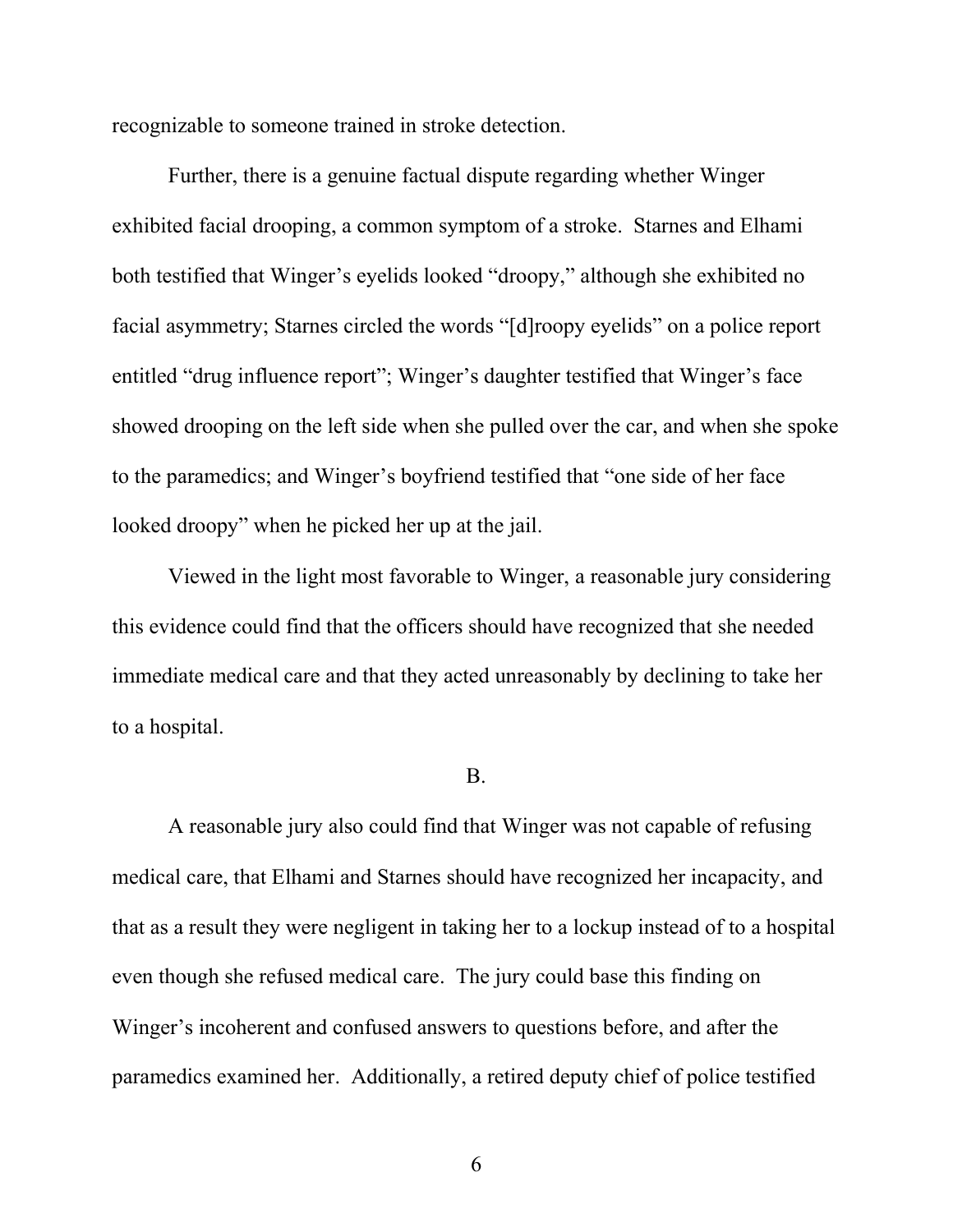that reasonable law enforcement officers would have recognized that if Winger was not fully coherent, she was not capable of refusing medical care. Further, firefighters who were at the scene testified that they believed that Winger should have gone to the hospital, and encouraged her to do so. One firefighter testified that he informed Elhami, in the presence of Starnes, of his belief that Winger should be taken to a hospital, though it is disputed whether the firefighter suggested to the officers that they should take her to the hospital against her will.

Because there is a genuine factual dispute regarding whether Elhami and Starnes breached their duty of reasonable care to Winger, we reverse the grant of summary judgment and remand the case to the district court for trial.<sup>1</sup>

# **REVERSED AND REMANDED.**

<sup>&</sup>lt;sup>1</sup> Contrary to the dissent's characterization of today's decision, we do not find that Elhami and Starnes acted unreasonably and do not impose liability. Our opinion does nothing more than conclude that there is a genuine factual dispute regarding whether Elhami and Starnes breached their duty of reasonable care to Winger.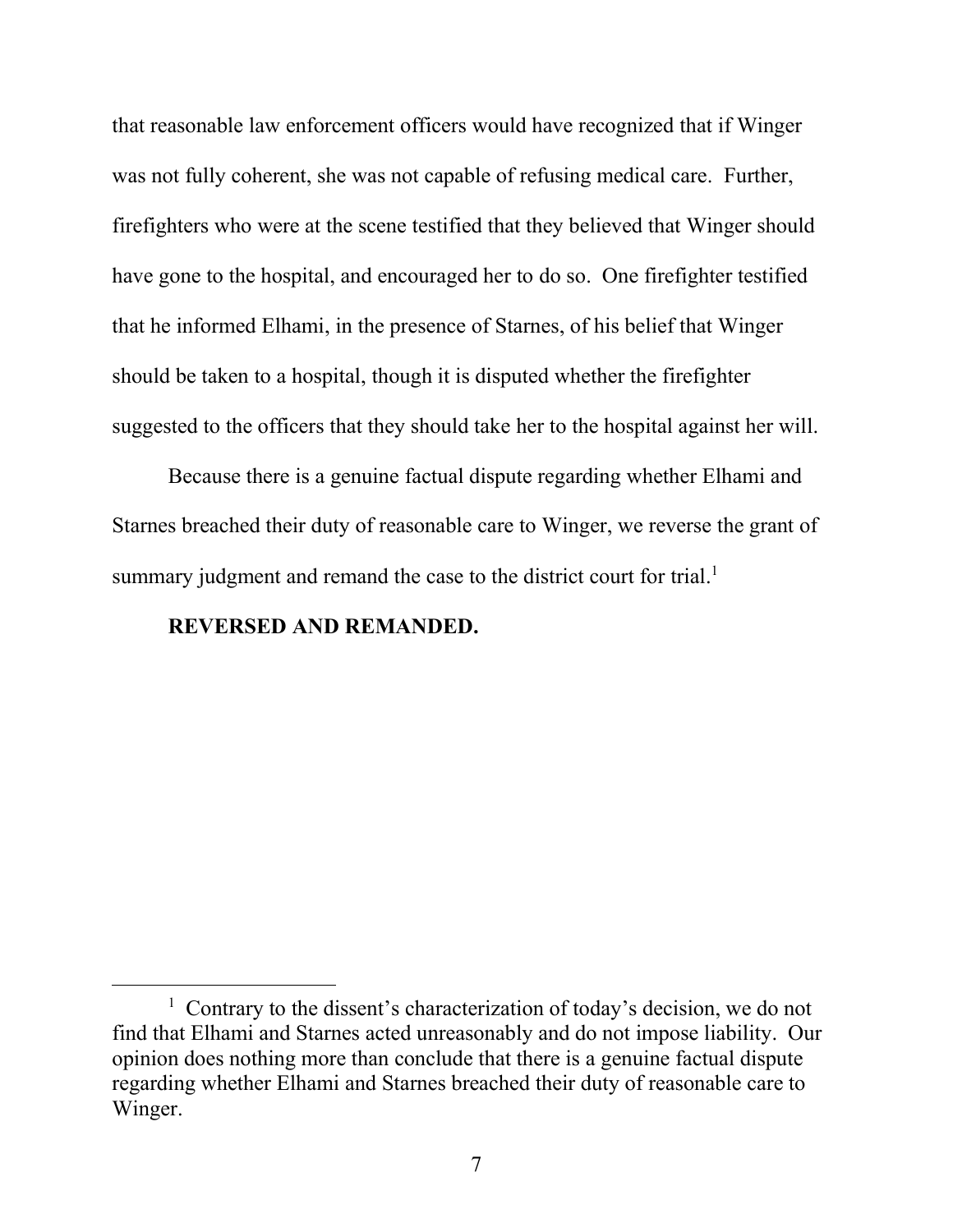# FILED

*Robin Winger v. City of Garden Grove*, No. 18-56118 LEE, Circuit Judge, dissenting:

#### MAR 18 2020

MOLLY C. DWYER, CLERK U.S. COURT OF APPEALS

There are no real winners in this case. Robin Winger suffered a stroke while driving her car, but she did not realize it and repeatedly refused medical care offered by first-responders. Garden Grove police officers Starnes and Elhami mistakenly — but reasonably under the circumstances — believed that she was under the influence of drugs or alcohol, and booked her in jail. As a result, Winger suffered unnecessarily. With the benefit of hindsight, the police officers should have perhaps compelled Winger to go to the hospital against her wishes. But I do not believe that the police officers acted unreasonably, given what they knew at the time. Accordingly, I respectfully dissent. $<sup>1</sup>$  $<sup>1</sup>$  $<sup>1</sup>$ </sup>

While Garden Grove police officers receive some training on how to recognize symptoms of a stroke (*e.g.*, disorientation, facial drooping), those symptoms are also consistent with drug or alcohol use. The Garden Grove Police Department Drug Influence Report form — which was filled out by Officer Starnes — lists various drugs, along with common symptoms associated with them. For "OPIATE," it lists "Droopy Eyelids" (which Officer Starnes circled). For "DEPRESSANTS," it includes "Droopy Eyes" (which was also circled).

<span id="page-7-0"></span><sup>&</sup>lt;sup>1</sup> I am assuming that California law imposes a duty of reasonable care to an arrestee in need of immediate medical attention, and that California Government Code § 845.6's immunity provision does not apply here.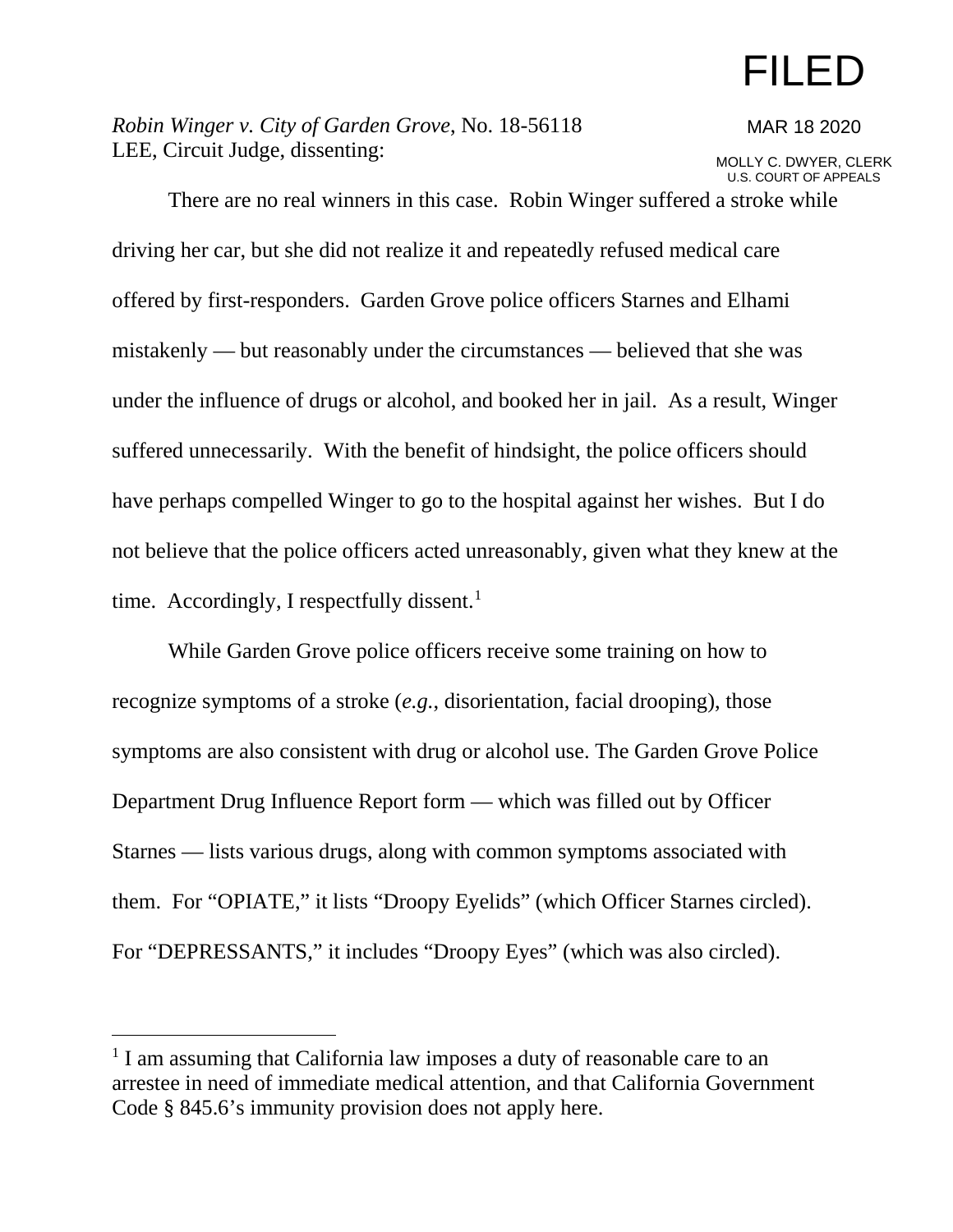Under "HALLUCINOGENS," the symptoms "Dazed" and "Disoriented" were both circled by Officer Starnes. And "INHALANTS" notes "Confusion" and "Disorientation." Similarly, the Garden Grove Police Sobriety Form lists "sleepy" eyes as a symptom of intoxication, and Officer Starnes circled that symptom as well.

The police officers were not alone in their mistaken assessment of Winger. Emergency room doctor Bharath Chakravarthy who examined Winger wrote that he doubted that she had suffered a stroke, but rather believed that she was likely suffering from a "drug-induced psychosis." It was only after further testing that the doctors confirmed that Winger had in fact suffered a stroke. We ask too much of first-responders if we expose them to potential liability for failing to recognize a stroke when an emergency doctor did not initially diagnose it, either.

Furthermore, Officers Elhami and Starnes acted reasonably when they declined to take her to the hospital against her wishes when Winger repeatedly rejected medical care. After pulling Winger over and speaking with her, Officer Elhami called the police dispatcher and requested medical assistance to the scene. Winger explained that she had been to the hospital recently, but told him that she was "okay" and declined medical assistance. Officer Elhami told her that the paramedics were nonetheless coming. After the paramedics evaluated Winger, she again declined medical attention and signed a waiver form declining it.Even after